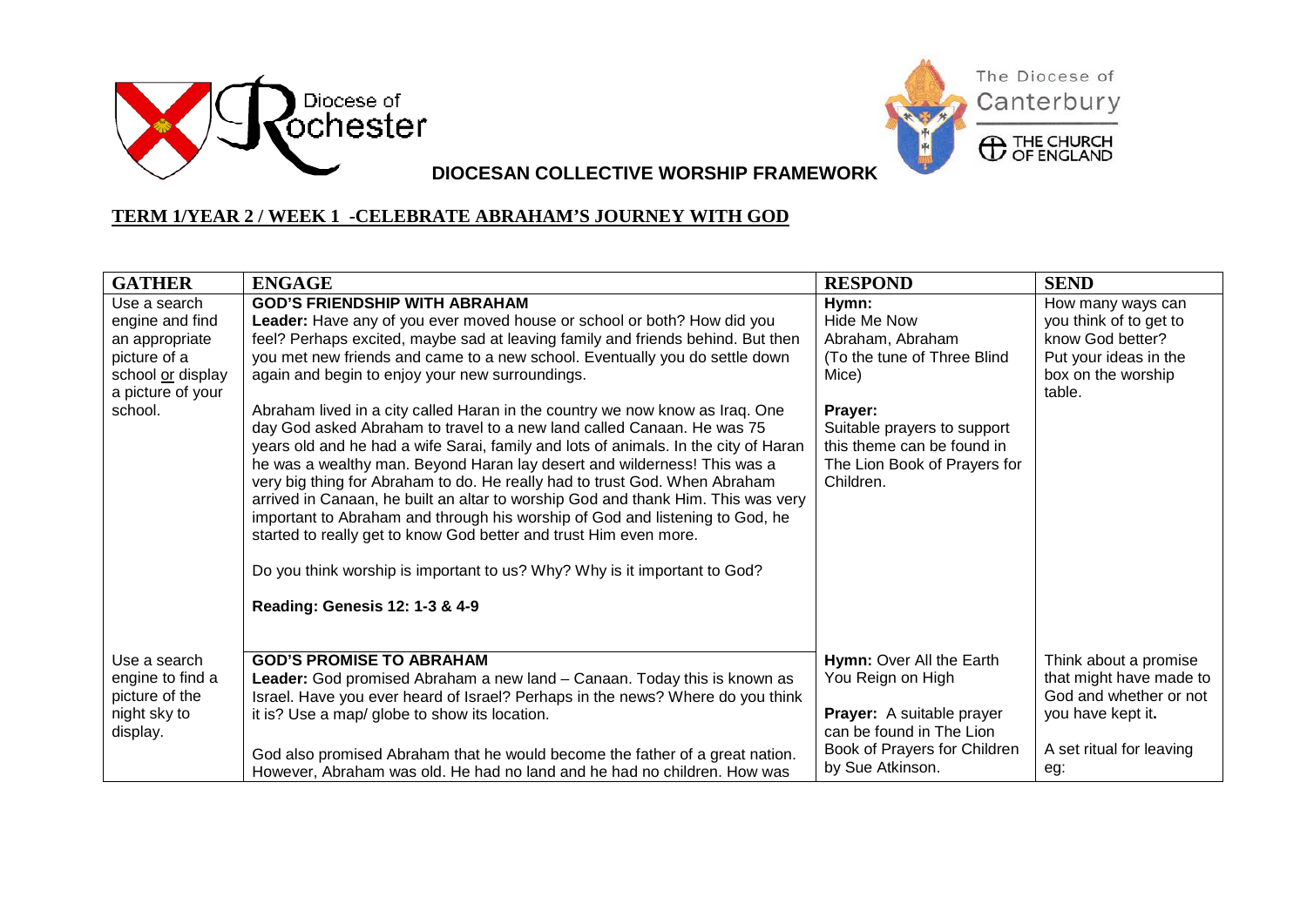



## **DIOCESAN COLLECTIVE WORSHIP FRAMEWORK**

|                                                                                                                   | God going to keep this promise?<br>Have you ever made any promises? Have you been able to keep them? We<br>should only make promises that we can keep! Can you think of a promise you<br>know you can't keep and one you can keep? In talk partners share your ideas.<br>Tell the children of a promise that you can't keep and a promise which you can.<br>Sometimes God gave a reminder about a promise he had given. Every time<br>Abraham looked up at the stars, he would be reminded about God's promise that<br>God would make him the father of a great nation. Can you think of another Bible<br>story where God gave a sign as a promise? [Moses and the rainbow as a sign<br>that God would not flood the land again.]                                                                                                                                                                                                                                                                                                                                                                                                                            |                                                                                                                                                                                                             | a blessing/extinguishing<br>the candle/children<br>singing                                                                                                                                                                                      |
|-------------------------------------------------------------------------------------------------------------------|--------------------------------------------------------------------------------------------------------------------------------------------------------------------------------------------------------------------------------------------------------------------------------------------------------------------------------------------------------------------------------------------------------------------------------------------------------------------------------------------------------------------------------------------------------------------------------------------------------------------------------------------------------------------------------------------------------------------------------------------------------------------------------------------------------------------------------------------------------------------------------------------------------------------------------------------------------------------------------------------------------------------------------------------------------------------------------------------------------------------------------------------------------------|-------------------------------------------------------------------------------------------------------------------------------------------------------------------------------------------------------------|-------------------------------------------------------------------------------------------------------------------------------------------------------------------------------------------------------------------------------------------------|
| <b>Leader: This is</b><br>the day that the<br>Lord had made.<br>Response: Let<br>us rejoice and be<br>glad in it. | Reading: Genesis 15 1-6<br><b>GOD KEEPS HIS PROMISE</b><br>Leader: Has anyone ever made a promise to you that you have not believed?<br>Discuss this in talking partners. Ask for some examples from the children. Sarah,<br>Abraham's wife was told that she was going to have a baby. She didn't believe<br>that she would because she was very old. But God is full of surprises and Sarah<br>did have a baby, and she and Abraham called him Isaac. Do we have any<br>Isaac's in school? The name Isaac means laughter. That is because when God<br>told Sarah that she would have a baby, she laughed. Why do you think she<br>laughed? When Isaac grew up he married Rebecca and they had children too.<br>So eventually, God's promise to Abraham became true and he did become the<br>father of Israel through his children and grandchildren and great grandchildren<br>through many generations. Sometimes it is hard to believe promises and<br>sometimes when people make promises they are not kept! But God always<br>keeps his promises. Is it important that we only make promises we can keep?<br>Why?<br>Reading: Genesis 18: 1-15, 21 1-7 | Hymn: One More Step Along<br>the Road I Go<br>Prayer: From The Iona<br>Community:<br>God the Father, bless us;<br>God the Son, defend us;<br>God the Spirit, keep us<br>Now and evermore.<br>Author unknown | Think of Sarah's<br>response to Abraham -<br>she lied about laughing<br>because she was afraid.<br>It's very easy to lie, to<br>deny something you<br>have done and if you<br>find yourself in this<br>position today try to tell<br>the truth. |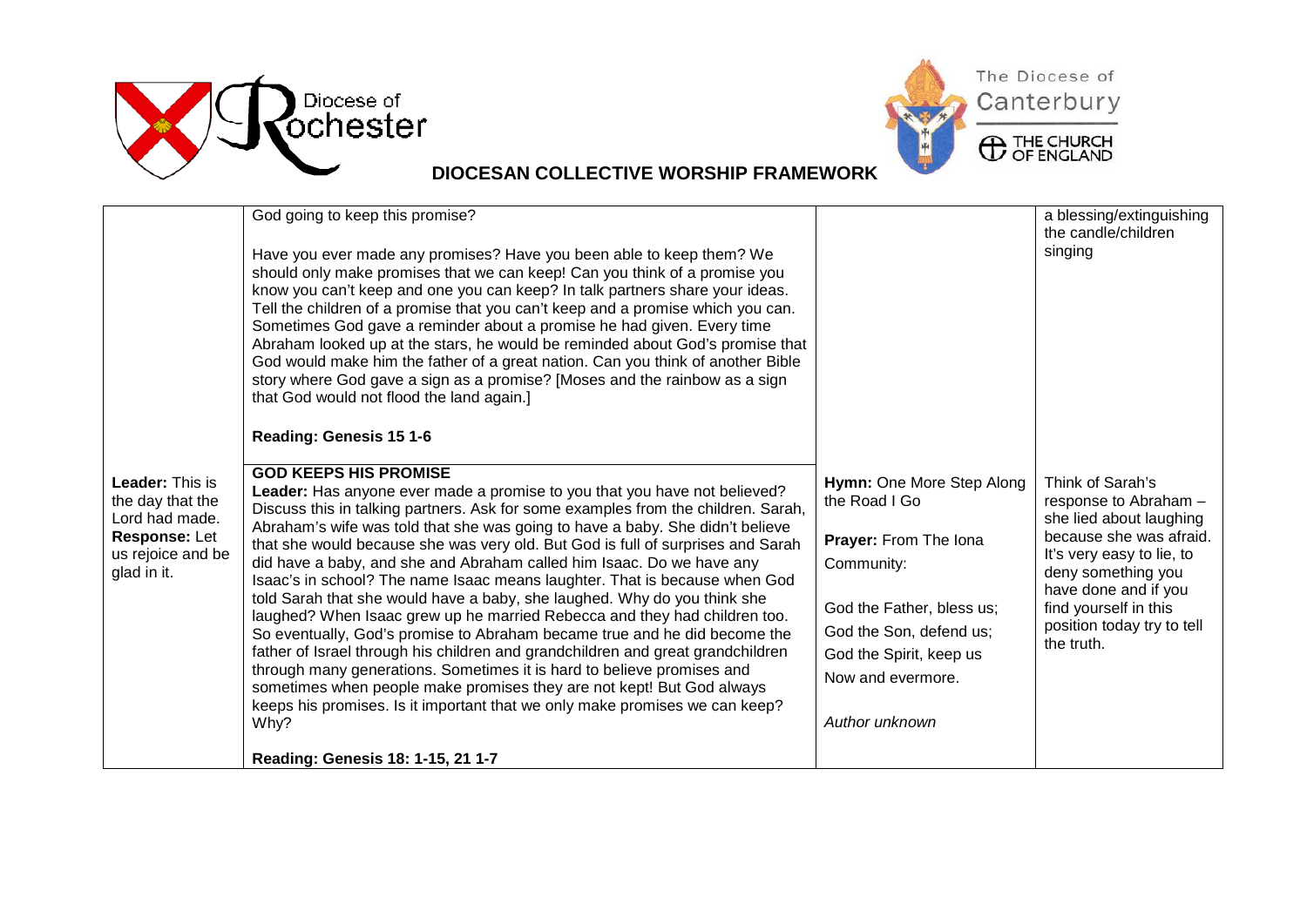

┬



## **DIOCESAN COLLECTIVE WORSHIP FRAMEWORK**

Т

| Have 6 children prepared to mime the story as it is read. (Abraham, 3 visitors,<br>servant, Sarah and doll for baby Isaac)                                                                                                                                            |                                                                                                                                                         |                                                                                         |
|-----------------------------------------------------------------------------------------------------------------------------------------------------------------------------------------------------------------------------------------------------------------------|---------------------------------------------------------------------------------------------------------------------------------------------------------|-----------------------------------------------------------------------------------------|
| Leader: The importance of faith on the journey<br>Take a chair. Ask the children if they believe the chair will take their weight when<br>they sit down.<br>They may believe it will but faith is actually being willing to sit on it and test it out.                | Use an appropriate picture to<br>display. A search engine will<br>provide appropriate<br>examples if you enter -<br>Footprints Poem.                    | Can you think of any<br>times in your life when<br>you have needed God to<br>carry you? |
| Tell the story of Charles Blondin, who walked the tightrope across Niagra Falls<br>with a wheelbarrow. Use IWB or OHP to show image of Blondin pushing a wheel<br>barrow across Niagra Falls. Having faith in Blondin would have meant getting in<br>the wheelbarrow! | Use 3 readers to read the<br>following poem.                                                                                                            | <b>Resources: Cracking</b><br>Assemblies 2 p 25                                         |
| Abraham had faith in God, that he could trust him wherever God took him. As he<br>gradually knew God better and better that faith and trust grew.                                                                                                                     | Reader 1: One night I<br>dreamed I was walking along<br>the beach with the Lord.                                                                        |                                                                                         |
| On our journey through life, sometimes things will be easy and straight forward.<br>Other times we will meet problems and difficulties. We need to remember that                                                                                                      | Many scenes from my life<br>flashed across the sky.                                                                                                     |                                                                                         |
| just like Abraham, God is always by our side.<br>Bible Reading: Genesis 24 1-66<br>Use a children's version of the story or pick out the important points and                                                                                                         | In each scene I noticed<br>footprints in the sand.                                                                                                      |                                                                                         |
| paraphrase it yourself.                                                                                                                                                                                                                                               | Sometimes there were two<br>sets of footprints, other times<br>there was one only.                                                                      |                                                                                         |
|                                                                                                                                                                                                                                                                       | This bothered me because I<br>noticed that during the low<br>periods of my life, when I<br>was suffering from anguish,<br>sorrow or defeat, I could see |                                                                                         |
|                                                                                                                                                                                                                                                                       | only one set of footprints, so I                                                                                                                        |                                                                                         |
|                                                                                                                                                                                                                                                                       |                                                                                                                                                         |                                                                                         |